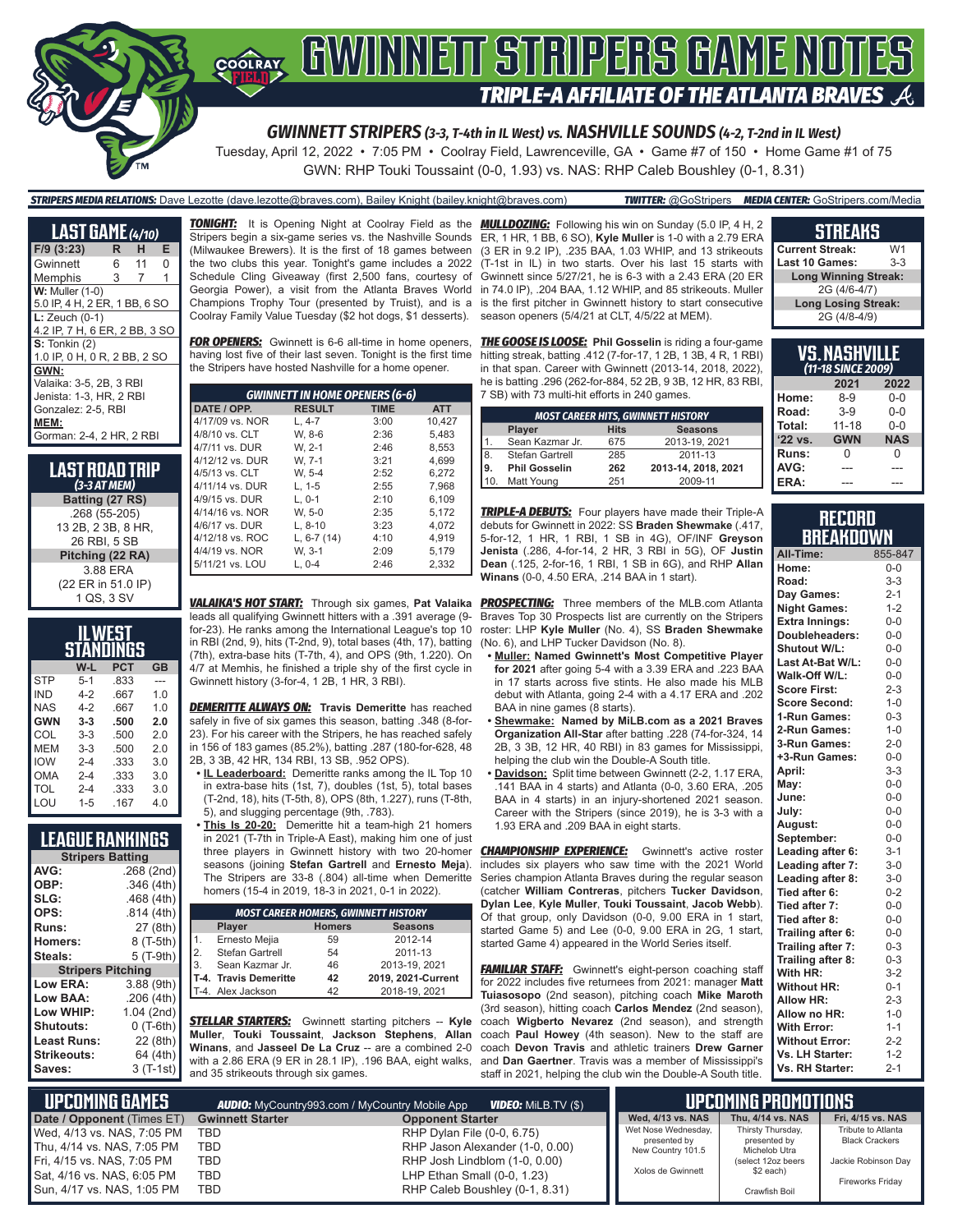# **NOTES, ETC.**



### *TUESDAY, APRIL 12, 2022 VS. NASHVILLE*

| <b>MANAGER MATT TUIASOSOPO</b>                                                                                                                                                                  | <b>VS.2022 OPPONENTS</b>                                                                                                                                      |
|-------------------------------------------------------------------------------------------------------------------------------------------------------------------------------------------------|---------------------------------------------------------------------------------------------------------------------------------------------------------------|
| <b>Matt Tuiasosopo</b> enters his second season as the manager of the Stripers in 2022                                                                                                          | Home<br>Road<br><b>Total</b><br>Home<br>Road<br><b>Total</b>                                                                                                  |
| He was named the seventh manager in Gwinnett history on 3/30/21, making him                                                                                                                     | <b>IND</b><br><b>BUF</b><br>$0-0$<br>$0-0$<br>$0-0$<br>$0-0$<br>$0-0$<br>$0-0$                                                                                |
| the first former Gwinnett player to manage the club (played OF/1B from 2016-17)<br>In 2021, he guided the Stripers to a 71-58 record (3rd in Triple-A East Southeast                            | LOU<br><b>CLT</b><br>$0-0$<br>$0-0$<br>$0-0$<br>$0-0$<br>$0 - 0$<br>$0-0$<br><b>MEM</b><br>$3 - 3$<br><b>DUR</b><br>$0-0$<br>$3-3$<br>$0-0$<br>$0-0$<br>$0-0$ |
| Division)  On 5/4/21 at Charlotte, he became the youngest manager in Gwinnett                                                                                                                   | <b>NAS</b><br>$0-0$<br><b>JAX</b><br>$0 - 0$<br>$0-0$<br>$0-0$<br>$0-0$<br>$0-0$                                                                              |
| history (34 years, 11 months, 25 days)  From 7/8/21-9/21/21, his Stripers owned                                                                                                                 | LHV<br>$0-0$<br>$0-0$<br>$0-0$                                                                                                                                |
| the best record in Triple-A Baseball (45-19, .703)  Began his managerial career<br>with Class-A Rome in 2019, earning Atlanta's Bobby Cox Award for Minor League                                | <b>NOR</b><br>$0 - 0$<br>$0-0$<br>$0-0$<br><b>WEST</b><br>$0-0$<br>$3 - 3$<br>$3 - 3$<br><b>EAST</b><br>$0-0$<br>$0-0$<br>$0-0$                               |
| Manager of the Year  Coached at the Braves' Alternate Training Site in 2020.                                                                                                                    |                                                                                                                                                               |
| Tuiasosopo's Managerial Career<br><b>Games</b><br>$W-L$<br><b>PCT</b><br><b>Playoffs</b>                                                                                                        |                                                                                                                                                               |
| 74-61<br>With Gwinnett (2 Seasons):<br>135<br>.548<br>0                                                                                                                                         |                                                                                                                                                               |
| 274<br>MiLB Career (3 Seasons):<br>139-135<br>.507<br>$\Omega$                                                                                                                                  | /0.com/science.com/inter-text/education/community/community/community/community/                                                                              |
|                                                                                                                                                                                                 |                                                                                                                                                               |
| EJECTIONS (0)                                                                                                                                                                                   | LAST AT-BAT WINS (0)                                                                                                                                          |
| <b>Umpire</b><br>Player/Coach<br>Date/Inning                                                                                                                                                    | The Stripers are 0-0 ( .--- ) in games decided in the last at-bat in 2022.                                                                                    |
|                                                                                                                                                                                                 | Date/Opponent<br><b>Score</b><br>Game-Winning Play (*=Walk-Off)                                                                                               |
|                                                                                                                                                                                                 |                                                                                                                                                               |
|                                                                                                                                                                                                 |                                                                                                                                                               |
|                                                                                                                                                                                                 |                                                                                                                                                               |
| <b>TEAM DEFENSE (T-2ND IN INTERNATIONAL LEAGUE)</b>                                                                                                                                             |                                                                                                                                                               |
| P <sub>O</sub><br><b>PCT</b><br>G<br>Е<br><b>TC</b><br>A<br><b>DP</b><br><b>TP</b><br>.990<br>6<br>210<br>155<br>53<br>2<br>6<br>$\mathbf 0$                                                    |                                                                                                                                                               |
| <b>SB</b><br>$\mathsf{cs}$<br><b>PCT</b><br>PB<br>W-L<br><b>Catchers</b><br><b>ATT</b>                                                                                                          |                                                                                                                                                               |
| 3<br>$\mathbf 0$<br>Casteel, Ryan<br>3<br>.000<br>$\mathbf{1}$<br>$1 - 1$                                                                                                                       |                                                                                                                                                               |
| Contreras, William<br>$\mathbf 0$<br>$\mathbf 0$<br>$\mathbf 0$<br>$\mathbf 0$<br>$0 - 0$<br>$\cdots$                                                                                           | <b>GWINNETT PLAYERS USED (30 IN 2022)</b>                                                                                                                     |
| Pabst, Arden<br>$\mathbf 0$<br>$\mathbf 0$<br>0<br>$\mathbf 0$<br>$\hspace{0.05cm} \ldots$<br>$0-0$<br>$\mathbf 0$<br>Tromp, Chadwick<br>6<br>$\mathbf{1}$<br>$\overline{7}$<br>.143<br>$2 - 2$ | Pitchers (16)<br>Position (14)                                                                                                                                |
| Total:<br>9<br>$\mathbf{1}$<br>10<br>.100<br>$\mathbf{1}$<br>$3 - 3$                                                                                                                            | Alaniz, R.J.<br>Casteel, Ryan<br>Brach, Brad<br>Dean, Justin                                                                                                  |
|                                                                                                                                                                                                 | Brennan, Brandon<br>Demeritte, Travis                                                                                                                         |
|                                                                                                                                                                                                 | Burrows, Thomas<br>DeShields, Delino<br>De La Cruz, Jasseel<br>Goins, Ryan                                                                                    |
|                                                                                                                                                                                                 | Elledge, Seth<br>Gonzalez, Yariel                                                                                                                             |
|                                                                                                                                                                                                 | Johnstone, Connor<br>Gosselin, Phil<br>Kingham, Nolan<br>Jenista, Greyson                                                                                     |
| <b>Outfield Assists (2):</b><br>Dean $(2)$                                                                                                                                                      | Lee, Dylan<br>Nogowski, John                                                                                                                                  |
| Pitcher Pickoffs (2):<br>Kingham (1), Muller (1)<br><b>Catcher Pickoffs (0):</b>                                                                                                                | Muller, Kyle<br>Pabst, Arden<br>Sittinger, Brandyn<br>Shewmake, Braden                                                                                        |
|                                                                                                                                                                                                 | Stephens, Jackson<br>Tromp, Chadwick<br>Tucker, Preston<br>Tonkin, Michael                                                                                    |
| <b>STARTS</b>                                                                                                                                                                                   | Toussaint, Touki<br>Valaika, Pat                                                                                                                              |
| <b>By Batting Order</b>                                                                                                                                                                         | Vincent, Nick<br>Winans, Allan                                                                                                                                |
| Gosselin (4), DeShields (2)<br>1:                                                                                                                                                               |                                                                                                                                                               |
| Goins (2), Valaika (2), Gosselin (1), Tucker (1)                                                                                                                                                |                                                                                                                                                               |
| 3:<br>Demeritte (6)<br>Nogowski (5), Valaika (1)<br>4:                                                                                                                                          | Italics = Player no longer in Braves organization                                                                                                             |
| Y. Gonzalez (3), Valaika (3)<br>5:                                                                                                                                                              |                                                                                                                                                               |
| Shewmake (3), Goins (1), Jenista (1), Tucker (1)<br>6:<br>7:<br>Goins (2), Tromp (2), Casteel (1), Y. Gonzalez (1)                                                                              | <b>BASS-LANTA</b>                                                                                                                                             |
| Jenista (2), Tromp (2), Casteel (1), Pabst (1)<br>8:                                                                                                                                            | 0 players have played for both Gwinnett and Atlanta in 2022:                                                                                                  |
| Dean (5), Y. Gonzalez (1)<br>9:                                                                                                                                                                 |                                                                                                                                                               |
| <b>By Position</b><br>Tromp (4), Casteel (2)<br>C:                                                                                                                                              |                                                                                                                                                               |
| Nogowski (5), Jenista (1)<br>1B:                                                                                                                                                                |                                                                                                                                                               |
| Valaika (4), Goins (2)<br>2B:<br>Y. Gonzalez (4), Gosselin (1), Valaika (1)<br>3B:                                                                                                              |                                                                                                                                                               |
| Goins (3), Shewmake (3)<br>SS:                                                                                                                                                                  |                                                                                                                                                               |
| LF: Gosselin (2), Tucker (2), Demeritte (1), Jenista (1)                                                                                                                                        |                                                                                                                                                               |
| Dean (5), DeShields (1)<br>CF:<br>RF: Demeritte (5), Jenista (1)                                                                                                                                |                                                                                                                                                               |
| DH: DeShields (1), Y. Gonzalez (1), Gosselin (1), Nogowski (1), Pabst (1), Valaika (1)                                                                                                          |                                                                                                                                                               |
|                                                                                                                                                                                                 | <b>ATLANTA BRAVES REHAB ASSIGNMENTS (O IN 2022)</b>                                                                                                           |
|                                                                                                                                                                                                 | Injury (IL Date)<br><b>Rehab Dates</b><br>Player                                                                                                              |
|                                                                                                                                                                                                 |                                                                                                                                                               |
|                                                                                                                                                                                                 |                                                                                                                                                               |
|                                                                                                                                                                                                 |                                                                                                                                                               |
|                                                                                                                                                                                                 |                                                                                                                                                               |
|                                                                                                                                                                                                 |                                                                                                                                                               |
|                                                                                                                                                                                                 |                                                                                                                                                               |
|                                                                                                                                                                                                 |                                                                                                                                                               |
|                                                                                                                                                                                                 |                                                                                                                                                               |
|                                                                                                                                                                                                 |                                                                                                                                                               |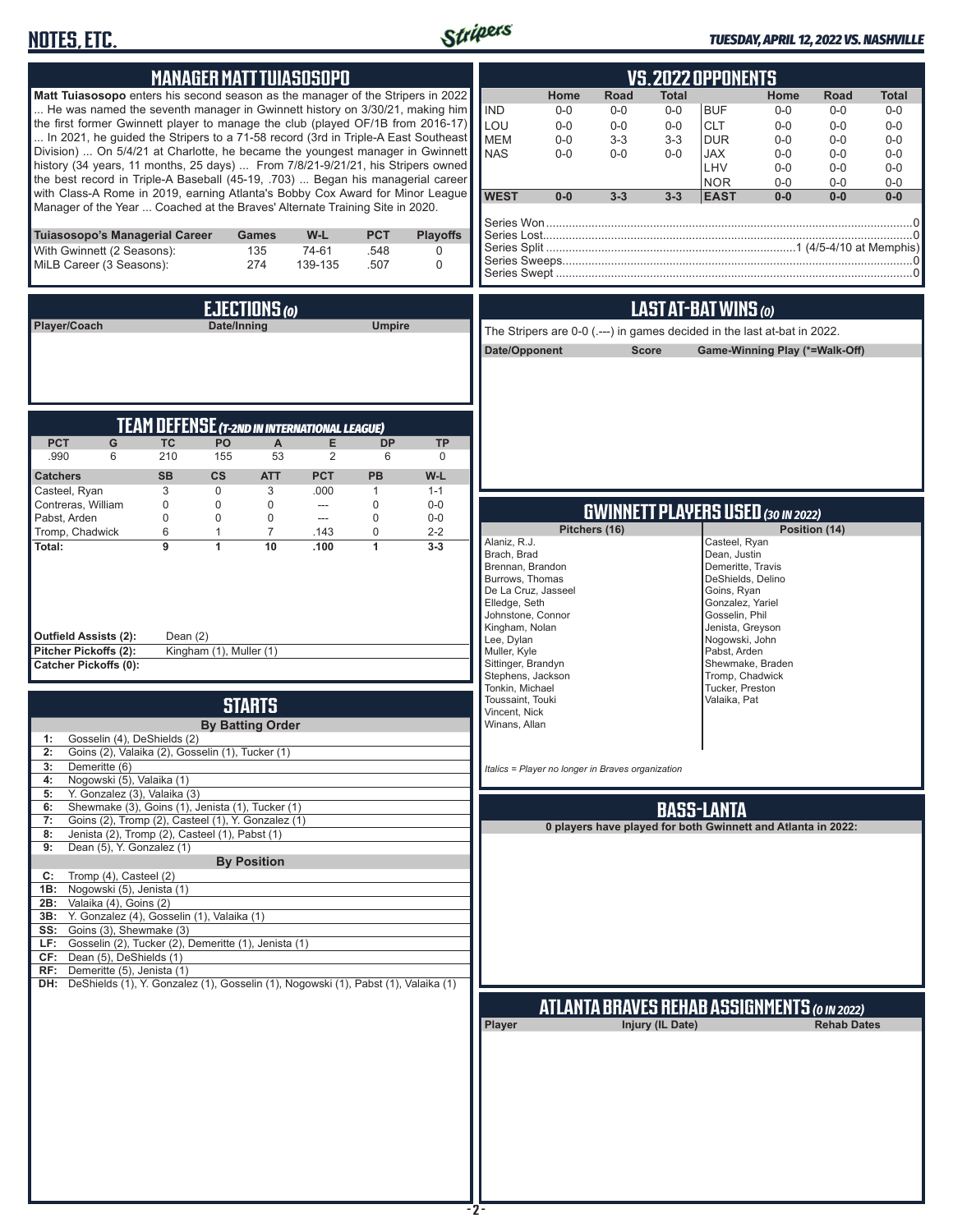# **STARTING PITCHER**



**ON BRAVES 40-MAN ROSTER BIO ON PAGE 79 OF MEDIA GUIDE**

#### *TUESDAY, APRIL 12, 2022 VS. NASHVILLE*

# **TOUKITOUSSAIN**

| <b>B/T:</b> | R/R | <b>BORN:</b> 6/20/96 in Pembroke Pines, FL (age 25)                 |
|-------------|-----|---------------------------------------------------------------------|
| HT:         | 6-3 | <b>ACQUIRED:</b> Via trade with the Arizona Diamondbacks along with |
| WT:         | 215 | Bronson Arroyo in exchange for 3B Phil Gosselin on 6/20/15.         |

*TONIGHT'S START:* **Touki Toussaint** makes his second start of the 2022 season tonight for the Stripers home opener against the Nashville Sounds ... Makes his 27th career appearance (24th start) with Gwinnett since 2018 (8-7, 3.90 ERA, .234 BAA) ... In 15 career games (13 starts) at Coolray Field, is 5-3 with a 3.63 ERA and .268 BAA ... In 18 career night games (17 starts) with Gwinnett, is 7-6 with a 4.56 ERA and .248 BAA ... Matched a career high with 11 strikeouts in his only career start against the Sounds in Game 1 of a doubleheader on 7/8/21.

*2022 SEASON:* Toussaint started the second game of the series against Memphis on 4/6, allowing just two hits but not receiving a decision in the Stripers' 5-3 victory (4.2 IP, 1 ER, 4 BB, 8 SO) ... Left the game with a 4-1 lead.

*2022 SPRING TRAINING:* Toussaint appeared in one Spring Training game for Atlanta, 3/21 at Boston (loss, 2.0 IP, 4 H, 1 ER, 1 BB, 2 SO) ... Optioned to Gwinnett on 3/23.

*2021 SEASON:* Saw time with three MiLB teams (2-1, 3.62 ERA, 1.06 WHIP, .156 BAA in 9G, 6 starts) and Atlanta (3-3, 4.50 ERA, 1.30 WHIP, .234 BAA in 11G, 10 starts) ... Began the season on Atlanta's 60-day injured list with a right shoulder strain ... Made six rehab starts between High-A Rome (1G), Double-A Mississippi (1G), and Gwinnett (4G) from 6/15-7/13, posting a 2-1 record, 4.24 ERA, and 31 strikeouts ... On 7/8-G1 vs. Nashville, struck out 11 hitters across 6.0 scoreless innings for the win ... Activated by the Braves on 7/16 ... In five August games (4 starts), went 2-0 with a 2.74 ERA and .207 BAA ... Struggled to an 8.10 ERA (9 ER in 10.0 IP) over three starts in September ... Placed on the bereavement list on 9/22 and optioned to Gwinnett on 9/26 ... Appeared in relief for the Stripers three times (4.0 IP, 0 R) ... Across his two stints with Gwinnett, went 2-1 with a 3.48 ERA, 1.16 WHIP, and .174 BAA.

*2020 SEASON:* Recalled from the Alternate Training Site by the Braves twice (7/23- 8/24, 9/14), went 0-2 with a 8.88 ERA in seven games (5 starts) across the two stints ... On 8/6 vs. Toronto, set MLB career highs in innings (6.2) and strikeouts (9) in his lone quality start of the season, a no-decision (4 H, 3 ER) in a Braves 4-3 victory.

| <b>TOUSSAINT'S 2022 STATS</b> |       |            |               |       |      |    |           |           |            |
|-------------------------------|-------|------------|---------------|-------|------|----|-----------|-----------|------------|
| l Team                        | W-L   | <b>ERA</b> | G/GS          | ΙP    | ER   | HR | <b>BB</b> | <b>SO</b> | <b>BAA</b> |
| Gwinnett (AAA)                | 0-0   | 1.93       | 1/1           | 42    |      |    |           |           | .143       |
| MiLB Career:                  | 29-45 | 4.26       | 126/118 601.2 |       | -285 | 53 | 301       | 643       | .229       |
| MLB Career:                   | $9-6$ | 5.46       | 49/21         | 145.0 | 88   | 24 | 85        | 155       | .243       |

| <b>TOUSSAINT'S 2022 SPLITS (WITH GWINNETT)</b> |                       |                  |                       |  |  |  |  |
|------------------------------------------------|-----------------------|------------------|-----------------------|--|--|--|--|
| Home:                                          | $0-0, - -$ ERA $(0G)$ | Road:            | $0-0$ , 1.93 ERA (1G) |  |  |  |  |
| Day:                                           | 0-0, 1.93 ERA (1G)    | Night:           | $0-0, - -$ ERA $(0G)$ |  |  |  |  |
| <b>Starter:</b>                                | 0-0, 1.93 ERA (1G)    | <b>Reliever:</b> | $0-0, - -$ ERA $(0G)$ |  |  |  |  |
| Vs. LHB:                                       | .143 BAA, 0 HR        | Vs. RHB:         | .143 BAA, 0 HR        |  |  |  |  |

| <b>TOUSSAINT VS. NASHVILLE</b> |         |                          |   |    |     |   |    |           |           |           |
|--------------------------------|---------|--------------------------|---|----|-----|---|----|-----------|-----------|-----------|
|                                | W-L     | ERA                      | G | GS | IP  | н | ER | <b>HR</b> | <b>BB</b> | <b>SO</b> |
| 2021:                          | $1 - 0$ | 0.00                     |   |    | 6.0 | 2 |    |           |           |           |
| 2022:                          | $0 - 0$ | $\overline{\phantom{a}}$ |   |    | 0.0 |   |    |           |           |           |
| Career:                        | $1 - 0$ | 0.00                     |   |    | 6.0 |   |    |           |           |           |

|             | <b>TOUSSAINT'S HIGHS &amp; LOWS</b> |                                     |  |  |  |  |  |
|-------------|-------------------------------------|-------------------------------------|--|--|--|--|--|
|             | <b>Season</b>                       | Career (MiLB and MLB)               |  |  |  |  |  |
| l IP:       | 4.2 (4/6 at MEM)                    | 8.0 (3x, last: 7/25/18, GWN at LHV) |  |  |  |  |  |
| lso:        | 8 (4/6 at MEM)                      | 11 (4x, last: 7/8/21, GWN vs. NAS)  |  |  |  |  |  |
| BB:         | 4 (4/6 at MEM)                      | 7 (8/24/17, MIS at CHAT)            |  |  |  |  |  |
| Iн:         | 2 (4/6 at MEM)                      | 11 (4/26/19, GWN vs. TOL)           |  |  |  |  |  |
| IER:        | 1 (4/6 at MEM)                      | 9 (7/26/15, ROM at ASH)             |  |  |  |  |  |
| Low-Hit CG: | None                                | None                                |  |  |  |  |  |
| Low-ER CG:  | None                                | None                                |  |  |  |  |  |

#### *TOUSSAINT'S CAREER ACCOLADES*

**2017:** Advanced-A Florida Pitcher of the Year ... Southern League Pitcher of the Week (8/20/17) ... Arizona Fall League Rising Stars Game ... **2018:** Southern League Midseason All-Star ... MLB All-Star Futures Game World Team ... International League Pitcher of the Week (8/26/18) ... Atlanta Braves Minor League Pitcher of the Year ... MLBPipeline.com Braves Minor League Pitcher of the Year ... MiLB.com Braves Organization All-Star (2018) ... *Baseball America* Minor League All-Star.

|            |            |                        |  |  |  |                         |                | TOUSSAINT'S 2022 STARTS (ALL LEVELS) |              |                                            |
|------------|------------|------------------------|--|--|--|-------------------------|----------------|--------------------------------------|--------------|--------------------------------------------|
| Team       | Date/Opp.  | Result                 |  |  |  | IP H R ER HR BB SO NP-S | <b>Catcher</b> | Opp. Starter                         | <b>Final</b> | <b>Notes</b>                               |
| <b>GWN</b> | 4/6 at MEM | ND.0-0 4.2 2 1 1 0 4 8 |  |  |  | 80-44                   | Tromp          | M. Liberatore                        |              | W. 5-3 Gwinnett's first win of the season. |
|            |            |                        |  |  |  |                         |                |                                      |              |                                            |

|                     | STRIPERS STARTING PITCHERS (5 IN 2022) |            |           |    |         |                             |                            |                                                    |  |
|---------------------|----------------------------------------|------------|-----------|----|---------|-----------------------------|----------------------------|----------------------------------------------------|--|
| <b>Pitcher</b>      | W-L                                    | <b>ERA</b> | <b>GS</b> | QS |         | <b>Team W-L Run Support</b> | <b>Last Gwinnett Start</b> | <b>Final Line</b>                                  |  |
| De La Cruz, Jasseel | $0 - 0$                                | 2.25       |           |    | $0 - 1$ | 4.00 RPG (4 Tot.)           | 4/9 at MEM (ND)            | 4.0 IP, 2 H, 1 R, 1 ER, 0 BB, 3 SO, 1 HR (41p/31s) |  |
| Elder, Bryce        | $0-0$                                  | $-1 - 1$   |           |    | $0-0$   | $0.00$ RPG $(0$ Tot.)       | N/A                        |                                                    |  |
| Muller, Kyle        | 1-0                                    | 2.79       |           |    | 1-1     | 3.50 RPG (7 Tot.)           | 4/10 at MEM (W)            | 5.0 IP, 4 H, 2 R, 2 ER, 1 BB, 6 SO, 1 HR (83p/55s) |  |
| Stephens, Jackson   | 1-0                                    | 3.00       |           |    | 1-0     | 4.00 RPG (4 Tot.)           | 4/7 at MEM (W)             | 6.0 IP, 4 H, 2 R, 2 ER, 0 BB, 7 SO (71p/52s)       |  |
| Toussaint, Touki    | $0-0$                                  | 1.93       |           |    | l -0    | 4.00 RPG (4 Tot.)           | 4/6 at MEM (ND)            | 4.2 IP, 2 H, 1 R, 1 ER, 4 BB, 8 SO (80p/44s)       |  |
| Winans, Allan       | $0-0$                                  | 4.50       |           |    | $0 - 1$ | 3.00 RPG (3 Tot.)           | 4/8 at MEM (ND)            | 4.0 IP, 3 H, 2 R, 2 ER, 2 BB, 4 SO (62p/39s)       |  |
| Total:              | $2 - 0$                                | 2.86       |           |    | $3 - 3$ | 3.67 RPG (22 Tot.)          |                            |                                                    |  |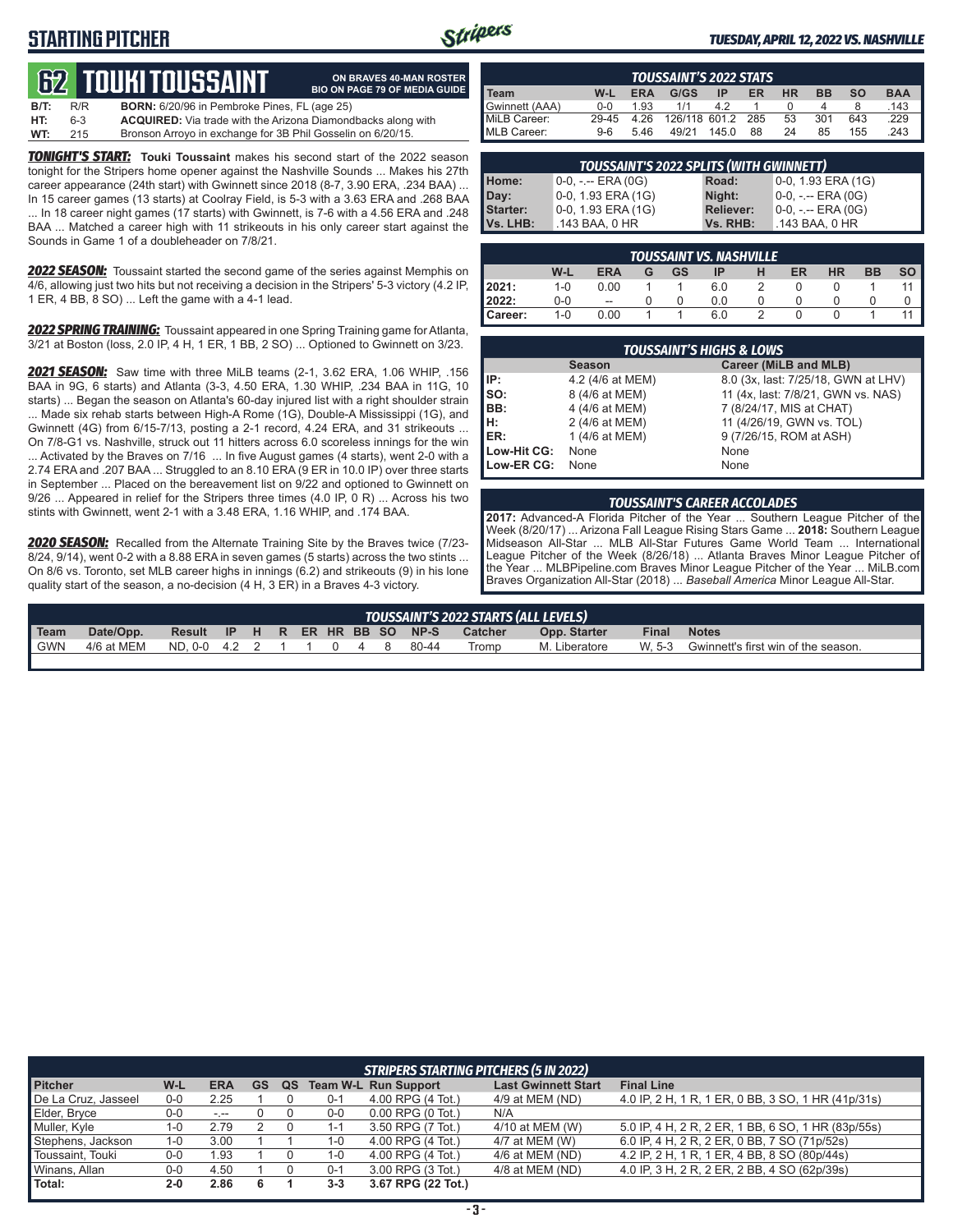

#### *TUESDAY, APRIL 12, 2022 VS. NASHVILLE*

| <b>STRIPERS PITCHING BREAKDOWN</b>                                          |                          |            |      |                          |    |           |             |           |            |
|-----------------------------------------------------------------------------|--------------------------|------------|------|--------------------------|----|-----------|-------------|-----------|------------|
|                                                                             | W-L                      | <b>ERA</b> | IP   | R                        | ER | <b>HR</b> | <b>BB</b>   | <b>SO</b> | <b>BAA</b> |
| Starters:                                                                   | $2 - 0$                  | 2.86       | 28.1 | 9                        | 9  | 2         | 8           | 35        | .196       |
| <b>Relievers:</b>                                                           | $1 - 3$                  | 5.16       | 22.2 | 13                       | 13 | 6         | 8           | 29        | .217       |
| Total:                                                                      | $3-3$                    | 3.88       | 510  | 22                       | 22 | 8         | 16          | 64        | .206       |
| <b>Saves/Opp:</b> 3/5 (60.0%) <b>Holds:</b> 5 <b>IR/Scored:</b> 6/0 (00.0%) |                          |            |      |                          |    |           |             |           |            |
|                                                                             | <b>Quality Starts: 1</b> |            |      | <b>Complete Games: 0</b> |    |           | Shutouts: 0 |           |            |

# **32 R.J. ALANIZ** *- RHP - 30 YRS - McALLEN, TX*

*RELIEF W/GWN:*0-0, 4.50 ERA in 2G *START W/GWN:*0-0, -.-- ERA in 0G *GF:*1 *HOLDS:*0 *SAVES:*1/1 *IR/SCORED:*0/0 *SCORELESS STREAK:*-1G

- *LAST RELIEF:*4/10 at MEM (1.0 IP, 2 H, 1 R, 1 ER, 0 BB, 1 SO, 1 HR)
- **• 2022: 4/7 at MEM:** Earned a save in his Gwinnett debut (1.0 IP, 0 H, 0 R, 1 SO), finishing off a 5-2 win.
- **• 2022 Spring Training:** 0-0, 9.00 ERA, .400 BAA in 1G with Atlanta.
- **• 2021:** Pitched for both Triple-A Louisville (1-3, 3.46 ERA, .286 BAA, 1 SV in 33G) and Cincinnati (0-0, 3.38 ERA, .111 BAA in 3G).
- **• Triple-A Stops:** Prior to joining Gwinnett, has pitched for Toledo (DET) from 2016- 17, Durham (TB) in 2018, Tacoma (SEA) in 2019, and Louisville (CIN) from 2019- 21 ... Was a part of Durham's Governors' Cup championship team in 2018.
- **• MLB Career:** 1-0, 8.35 ERA, .278 BAA, 0 SV in 15G (0 starts) with Seattle (2019) and Cincinnati (2019, 2021).
- **• Acquired:** MiLB FA (3/20/22) ... Originally signed by the Houston Astros as a nondrafted free agent (8/14/09).

# **53 BRAD BRACH** *- RHP - 35 YRS - FREEHOLD, NJ*

*RELIEF W/GWN:*0-0, 0.00 ERA in 2G *START W/GWN:*0-0, -.-- ERA in 0G *GF:*2 *HOLDS:*0 *SAVES:*0/0 *IR/SCORED:*0/0 *SCORELESS STREAK:*2G (2.0 IP) *LAST RELIEF:*4/8 at MEM (1.0 IP, 0 H, 0 R, 0 BB, 2 SO)

- **• 2022 Spring Training:** 1-0, 0.00 ERA, .250 BAA in 1G with Atlanta.
- **• 2021:** In 35G with Cincinnati, was 1-2 with a 6.30 ERA, .254 BAA, and 1 save ... Also logged 8G with Triple-A Louisville (0-0, 0.00 ERA, 0 ER in 8.2 IP, 15 SO).
- **• Triple-A Stops:** Prior to joining Gwinnett, has pitched for Tucson (SD) from 2011- 13, Norfolk (BAL) in 2014, and Louisville (CIN) in 2021.
- **• MLB Career:** 38-29, 3.55 ERA, .232 BAA, 34 SV in 531G (0 starts) with San Diego (2011-13), Baltimore (2014-18), Atlanta (2018), Chicago Cubs (2019), New York Mets (2019-20), and Cincinnati (2021) ... Pitched in the MLB Postseason for Baltimore (2014, 2016) and Atlanta (2018).
- **• Acquired:** MiLB FA (3/19/22) ... Originally the San Diego Padres' 42nd-round pick in 2008 out of Monmouth University (West Long Branch, NJ).

# **57 BRANDON BRENNAN** *- RHP - 30 YRS - MISSION VIEJO, CA*

*RELIEF W/GWN:*0-0, 10.80 ERA in 2G *START W/GWN:*0-0, -.-- ERA in 0G *GF:*0 *HOLDS:*1 *SAVES:*0/0 *IR/SCORED:*0/0 *SCORELESS STREAK:*1G (1.0 IP) *LAST RELIEF:*4/9 at MEM (1.0 IP, 1 H, 0 R, 0 BB, 3 SO)

- **• 2022 Spring Training:** 0-0, 20.25 ERA, .429 BAA in 2G with Atlanta.
- **• 2021:** Made 32 relief appearances with Triple-A Worcester (Red Sox), going 1-2 with a 5.97 ERA, .293 BAA, and 1 save (1-for-4) ... Also made 1 MLB appearance with Boston, tossing 3.0 scoreless IP on 6/12 vs. Toronto.
- **• Triple-A Stops:** Prior to joining Gwinnett, has pitched for Charlotte (CWS) from 2017-18, Tacoma (SEA) in 2019, and Worcester (BOS) in 2021.
- **• MLB Career:** 3-6, 4.21 ERA, .214 BAA, 0 SV in 55G (0 starts) with Seattle (2019- 20) and Boston (2021).
- **• Acquired:** MiLB FA (3/10/22) ... Originally the Chicago White Sox' 4th-round pick in 2012 out of Orange Coast College (Costa Mesa, CA).

# **49 THOMAS BURROWS** *- LHP - 27 YRS - FLORENCE, AL*

*RELIEF W/GWN:*1-0, 20.25 ERA in 2G *START W/GWN:*0-0, -.-- ERA in 0G *GF:*0 *HOLDS:*0 *SAVES:*0/1 *IR/SCORED:*3/0 *SCORELESS STREAK:*-1G

- *LAST RELIEF:*4/9 at MEM (BS, 1.0 IP, 2 H, 3 R, 3 ER, 1 BB, 0 SO, 1 HR)
- **• GWN Career:** 5-2, 3.81 ERA (36 ER in 85.0 IP), 6 SV in 64G (1 start) since 2019. **• 2022: 4/6 at MEM:** Struck out his lone batter faced (Nolan Gorman), stranding 3 inherited runners and earning his first win of the year.
- **• 2022 Spring Training:** 0-0, 0.00 ERA, .000 BAA in 1G with Atlanta.
- **• 2021:** Spent entire year with Gwinnett, going 3-1 with a 2.64 ERA, .176 BAA, and 0 saves (0-for-1) in 35G (1 start) ... Led team in relief strikeouts (65).
- **• MLB Career:** Has yet to make his Major League debut.
- **• Acquired:** Via trade with Seattle (1/11/17) ... Originally the Seattle Mariners' 4thround pick in 2016 out of the University of Alabama.

| <b>PITCHING BY MONTH</b> |         |            |      |    |    |           |           |           |            |
|--------------------------|---------|------------|------|----|----|-----------|-----------|-----------|------------|
|                          | W-L     | <b>ERA</b> | IP   | R  | ER | <b>HR</b> | <b>BB</b> | <b>SO</b> | <b>BAA</b> |
| April:                   | $3 - 3$ | 3.88       | 51.0 | 22 | 22 | 8         | 16        | 64        | .206       |
| May:                     | $0 - 0$ | -.--       | 0.0  | 0  | 0  | 0         | 0         | 0         |            |
| June:                    | $0 - 0$ | -.--       | 0.0  | 0  | 0  | 0         | 0         | 0         |            |
| July:                    | $0-0$   | -.--       | 0.0  | 0  | 0  | 0         | 0         | 0         |            |
| August:                  | $0 - 0$ | -.--       | 0.0  | 0  | 0  | 0         | 0         | 0         |            |
| September:               | $0 - 0$ | - --       | 0.0  | 0  | 0  | 0         | 0         | 0         |            |

# **55 SETH ELLEDGE** *- RHP - 25 YRS - DALLAS, TX*

*RELIEF W/GWN:*0-0, 0.00 ERA in 2G *START W/GWN:*0-0, -.-- ERA in 0G

*GF:*1 *HOLDS:*1 *SAVES:*0/0 *IR/SCORED:*0/0 *SCORELESS STREAK:*2G (2.0 IP)

#### *LAST RELIEF:*4/9 at MEM (1.0 IP, 0 H, 0 R, 0 BB, 1 SO)

- **• 2022 Spring Training:** Did not pitch for an MLB team this Spring.
- **• 2021:** Pitched for both Triple-A Memphis (2-2, 6.56 ERA, .299 BAA, 2 SV in 30G) and St. Louis (0-0, 4.63 ERA, .302 BAA, 0 SV in 11G).
- **• Triple-A Stops:** Prior to joining Gwinnett, has pitched for Memphis (STL) from 2019-21 (5-3, 5.66 ERA, .270 BAA, 2 SV in 51G) ... Also appeared for the RedBidrds in the 2018 PCL Playoffs (0-0, 0.00 ERA in 1G).
- **• MLB Career:** 1-0, 4.63 ERA, .282 BAA, 0 SV in 23G with St. Louis (2020-21).
- **• Acquired:** MiLB FA (3/30/22) ... Originally the Seattle Mariners' 4th-round pick in 2017 out of Dallas Baptist University (TX).

### **51 CONNOR JOHNSTONE** *- RHP - 27 YRS - SAN DIEGO, CA*

|       | <b>RELIEF W/GWN: 0-0, 0.00 ERA in 2G</b> | <b>START W/GWN: 0-0, -.-- ERA in 0G</b>                          |
|-------|------------------------------------------|------------------------------------------------------------------|
| GF: 0 |                                          | HOLDS: 1 SAVES: 0/0 IR/SCORED: 0/0 SCORELESS STREAK: 2G (2.0 IP) |
|       |                                          | <b>LAST RELIEF:</b> 4/10 at MEM (1.0 IP, 0 H, 0 R, 0 BB, 1 SO)   |

- **• GWN Career:** 7-8, 4.70 ERA (58 ER in 111.0 IP), 0 SV in 47G since 2018 ... Of his 20 career Triple-A starts, 16 came in 2021.
- **• 2022 Spring Training:** 0-0, 0.00 ERA, .000 BAA, 1 SV in 1G with Atlanta.
- **• 2021:** Spent the full year with Gwinnett, going 3-8 with a 4.84 ERA and .258 BAA in 33G (16 starts) ... Was 2-0 with a 2.36 ERA and .191 BAA in 17 relief outings.
- **• MLB Career:** Has yet to make his Major League debut.
- **• Acquired:** Braves' 21st-round pick in 2017 out of Wake Forest University.
- **• Local Product:** Played baseball at Roswell High School (Roswell, GA).

### **39 NOLAN KINGHAM** *- RHP - 25 YRS - LAS VEGAS, NV*

|       | <b>RELIEF W/GWN: 0-0, 0.00 ERA in 2G</b> | <b>START W/GWN: <math>0-0</math>.</b> -.-- ERA in $0G$                                       |
|-------|------------------------------------------|----------------------------------------------------------------------------------------------|
| GF: 0 |                                          | <b>HOLDS:</b> 0 <b>SAVES:</b> 0/0 <b>IR/SCORED:</b> 1/0 <b>SCORELESS STREAK:</b> 2G (3.1 IP) |
|       |                                          | $\overline{1}$                                                                               |

- *LAST RELIEF:*4/8 at MEM (2.0 IP, 1 H, 0 R, 0 BB, 1 SO) **• GWN Career:** 0-5, 9.09 ERA (33 ER in 32.2 IP), 0 SV in 9G (6 starts) since 2021.
- **• 2022 Spring Training:** 0-0, 0.00 ERA, .000 BAA, 1 SV in 1G with Atlanta.
- **• 2021:** Pitched for both Double-A Mississippi (6-1, 2.08 ERA, .225 BAA, 2 SV in 12G) and Gwinnett (0-5, 10.13 ERA, .365 BAA in 7G) ... Named Double-A South Pitcher of the Month for June (3-0, 0.83 ERA, 0.83 WHIP, .193 BAA in 5 starts) ... Served as the M-Braves' closer during the Double-A South Championship Series, going 3-for-3 in save chances (2.1 IP, 1 H, 0 R, 0 BB, 2 SO) ... Got the final 3 outs of Mississippi's 2-1 win over Montgomery in Game 5, clinching the title.
- **• MLB Career:** Has yet to make his Major League debut.
- **• Acquired:** Braves' 12th-round pick in 2018 out of the University of Texas.

### **58 DYLAN LEE** *- LHP - 27 YRS - DINUBA, CA*

|       | RELIEF W/GWN: 0-0, 0.00 ERA in 2G |                                                                | <b>START W/GWN: 0-0, -.-- ERA in 0G</b>                          |
|-------|-----------------------------------|----------------------------------------------------------------|------------------------------------------------------------------|
| GF: 0 |                                   |                                                                | HOLDS: 1 SAVES: 0/0 IR/SCORED: 2/0 SCORELESS STREAK: 2G (2.1 IP) |
|       |                                   | <b>LAST RELIEF:</b> 4/10 at MEM (1.0 IP, 1 H, 0 R, 0 BB, 1 SO) |                                                                  |

- **• GWN Career:** 5-1, 1.47 ERA (8 ER in 49.0 IP), 1 SV in 37G (0 starts) since 2021.
- **• 2022 Spring Training:** 0-0, 9.00 ERA, .357 BAA in 3G with Atlanta. **• 2021 w/GWN:** Named Stripers' Most Outstanding Reliever (5-1, 1.54 ERA, .176
- BAA, 1 SV in 35G) ... Led GWN relievers (min. 30.0 IP) in BAA, ranked 2nd in ERA.
- **• 2021 w/ATL:** Made his MLB debut with the Braves, logging 2G in relief in October (0-0, 9.00 ERA, .333 BAA) ... Also made his MLB Postseason debut (0-0, 6.00 ERA, .286 BAA in 3G, 1 start) ... Started Game 4 of the World Series vs. Houston on 10/30 (ND, 0.1 IP, 1 H, 1 ER, 2 BB, 1 SO), becoming the 1st pitcher in MLB history to make his 1st career start in the World Series.
- **• MLB Career:** 0-0, 9.00 ERA, .333 BAA, 0 SV in 2G (0 starts) with Atlanta (2021).
- **• Acquired:** MiLB FA (4/15/21) ... Originally the Miami Marlins' 10th-round pick in 2016 out of Fresno State University.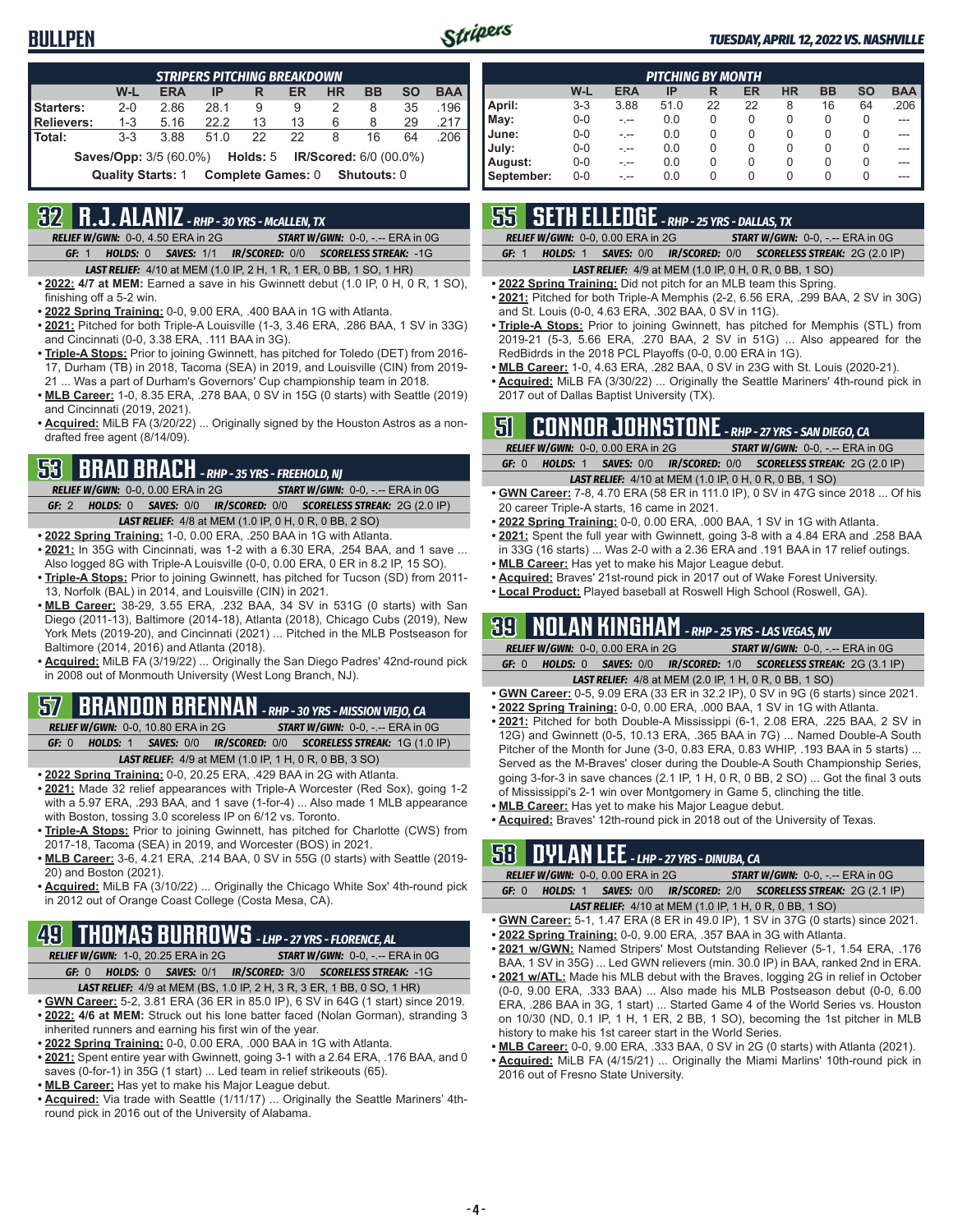### **BULLPEN**

# **56 BRANDYN SITTINGER** *- LHP - 27 YRS - ELYRIA, OH*

*RELIEF W/GWN:*0-1, 18.00 ERA in 2G *START W/GWN:*0-0, -.-- ERA in 0G *GF:*0 *HOLDS:*1 *SAVES:*0/0 *IR/SCORED:*0/0 *SCORELESS STREAK:*-1G *LAST RELIEF:*4/9 at MEM (loss, 1.0 IP, 2 H, 4 R, 4 ER, 2 BB, 1 SO, 1 HR)

- **• 2022 Spring Training:** 0-0, 11.57 ERA, .333 BAA in 3G with Atlanta.
- **• 2021:** Split time between Double-A Amarillo (0-1, 3.94 ERA, .196 BAA, 1 SV in 12G) and Triple-A Reno (1-1, 4.24 ERA, .209 BAA, 4 SV in 23G) of the Arizona organization ... Also made his MLB debut (0-1, 7.71 ERA, .294 BAA, 0 SV in 5G).
- **• Triple-A Stops:** Prior to joining Gwinnett, had only pitched with Reno in 2021.
- **• MLB Career:** 0-1, 7.71 ERA, .294 BAA, 0 SV in 5G (0 starts) with Arizona (2021). **• Acquired:** MiLB FA (2/20/22) ... Originally the Detroit Tigers' 17th-round pick in 2016 out of Ashland University (Ashland, OH).

# **59 MICHAEL TONKIN** *- RHP - 32 YRS - GLENDALE, CA*

- *RELIEF W/GWN:*0-0, 0.00 ERA in 2G *START W/GWN:*0-0, -.-- ERA in 0G *GF:*2 *HOLDS:*0 *SAVES:*2/2 *IR/SCORED:*0/0 *SCORELESS STREAK:*2G (2.0 IP) *LAST RELIEF:*4/10 at MEM (save, 1.0 IP, 0 H, 0 R, 2 BB, 2 SO)
- **• 2022: 4/6 at MEM:** In his first outing in affiliated MiLB since 2019 (with Triple-A Reno), earned a save in his Stripers debut (1.0 IP, 1 H, 0 R, 1 SO in 5-3 win).
- **• 2022 Spring Training:** 0-0, 0.00 ERA, .000 BAA in 3G with Atlanta.
- **• 2021:** Pitched for the Long Island Ducks of the Atlantic League (2-1, 0.53 ERA, 9 SV in 16G), Tijuana of the Mexican League (2-1, 2.00 ERA in 6G), and Aguilas of the Dominican Winter League (1-0, 0.68 ERA in 13G).
- **• Triple-A Stops:** Before joining Gwinnett, pitched for Rochester (MIN) from 2013- 17, San Antonio (MIL) in 2019, and Reno (ARI) in 2019.
- **• MLB Career:** 3-3, 4.43 ERA, .269 BAA, 0 SV in 141G with Minnesota (2013-17).
- **• Acquired:** MiLB FA (1/11/22) ... Originally the Minnesota Twins' 30th-round pick in 2008 out of Palmdale High School (CA).

### **54 NICK VINCENT** *- RHP - 35 YRS - POWAY, CA*

*RELIEF W/GWN:*0-2, 13.50 ERA in 2G *START W/GWN:*0-0, -.-- ERA in 0G *GF:*0 *HOLDS:*0 *SAVES:*0/1 *IR/SCORED:*0/0 *SCORELESS STREAK:*-2G *LAST RELIEF:*4/8 at MEM (loss, 1.0 IP, 2 H, 2 R, 2 ER, 1 HR, 0 BB, 2 SO)

- **• 2022 Spring Training:** 0-0, 54.00 ERA, .714 BAA in 1G with Atlanta.
- **• 2021:** Opened the season with the Texas Rangers, pitching for Triple-A Round Rock (0-0, 4.11 ERA, .273 BAA in 15G) ... Released on 6/22 ... Signed by the Minnesota Twins on 6/23 and joined Triple-A St. Paul (3-1, 4.55 ERA, .228 BAA, 6 SV in 24G)) ... Had his contract selected on 8/10 and logged 7G for the Twins (1-0, 0.71 ERA, .146 BAA, 0 SV).
- **• Triple-A Stops:** Prior to joining Gwinnett, has pitched for 7 Triple-A teams: Portland (SD, 2008), Tucson (SD, 2012-13), El Paso (SD, 2015), Sacramento (SF, 2019), Lehigh Valley (PHI, 2019), Round Rock (TEX, 2021), and St. Paul (MIN, 2021).
- **• MLB Career:** 23-23, 3.30 ERA, .236 BAA, 7 SV in 412G with San Diego (2012-15), Seattle (2016-18), San Francisco (2019), Philadelphia (2019), Miami (2020), and Minnesota (2021).

**• Acquired:** MiLB FA (3/16/22) ... Originally the San Diego Padres' 18th-round pick in 2008 out of Cal State Long Beach.

# **71 JACOB WEBB** *- RHP - 28 YRS - RIVERSIDE, CA*

| <b>RELIEF W/GWN: 0-0, -.-- ERA in 0G/</b> |                         | <b>START W/GWN: <math>0-0</math>.</b> -.-- ERA in $0G$           |
|-------------------------------------------|-------------------------|------------------------------------------------------------------|
| GF: 0                                     |                         | HOLDS: 0 SAVES: 0/0 IR/SCORED: 0/0 SCORELESS STREAK: 0G (0.0 IP) |
|                                           | <b>LAST RELIEF: N/A</b> |                                                                  |

- **• GWN Career:** 3-5, 3.68 ERA (27 ER in 66.0 IP), 18 SV in 64G since 2018.
- **• 2022 Spring Training:** Did not pitch in MLB camp for Atlanta.
- **• 2021:** Appeared with both Gwinnett (1-2, 3.00 ERA, .193 BAA, 6 SV in 24G) and Atlanta (5-4, 4.19 ERA, .279 BAA, 1 SV in 34G) ... His 6 SV for the Stripers were T-10th in the Triple-A East ... Pitched in 2G for the Braves during the NLCS vs. the LA Dodgers (0-0, 21.60 ERA, 4 ER in 1.2 IP).
- **• MLB Career:** 9-4, 2.47 ERA, .240 BAA, 3 SV in 78G with Atlanta (2019-21).
- **• Acquired:** Braves' 18th-round pick in 2014 out of Tabor College (Hillsboro, KS).

|                | <b>PITCHER AWARDS &amp; HONORS</b> |              |                | <b>SCORELESS INNINGS STREAKS (15-PLUS INNINGS)</b> |              |              |  |  |  |  |
|----------------|------------------------------------|--------------|----------------|----------------------------------------------------|--------------|--------------|--|--|--|--|
| <b>Pitcher</b> | <b>Award/Date</b>                  | <b>Stats</b> | <b>Pitcher</b> | Length                                             | <b>Dates</b> | <b>Stats</b> |  |  |  |  |
|                |                                    |              |                |                                                    |              |              |  |  |  |  |
|                |                                    |              |                |                                                    |              |              |  |  |  |  |
|                |                                    |              |                |                                                    |              |              |  |  |  |  |
|                |                                    |              |                |                                                    |              |              |  |  |  |  |
|                |                                    |              |                |                                                    |              |              |  |  |  |  |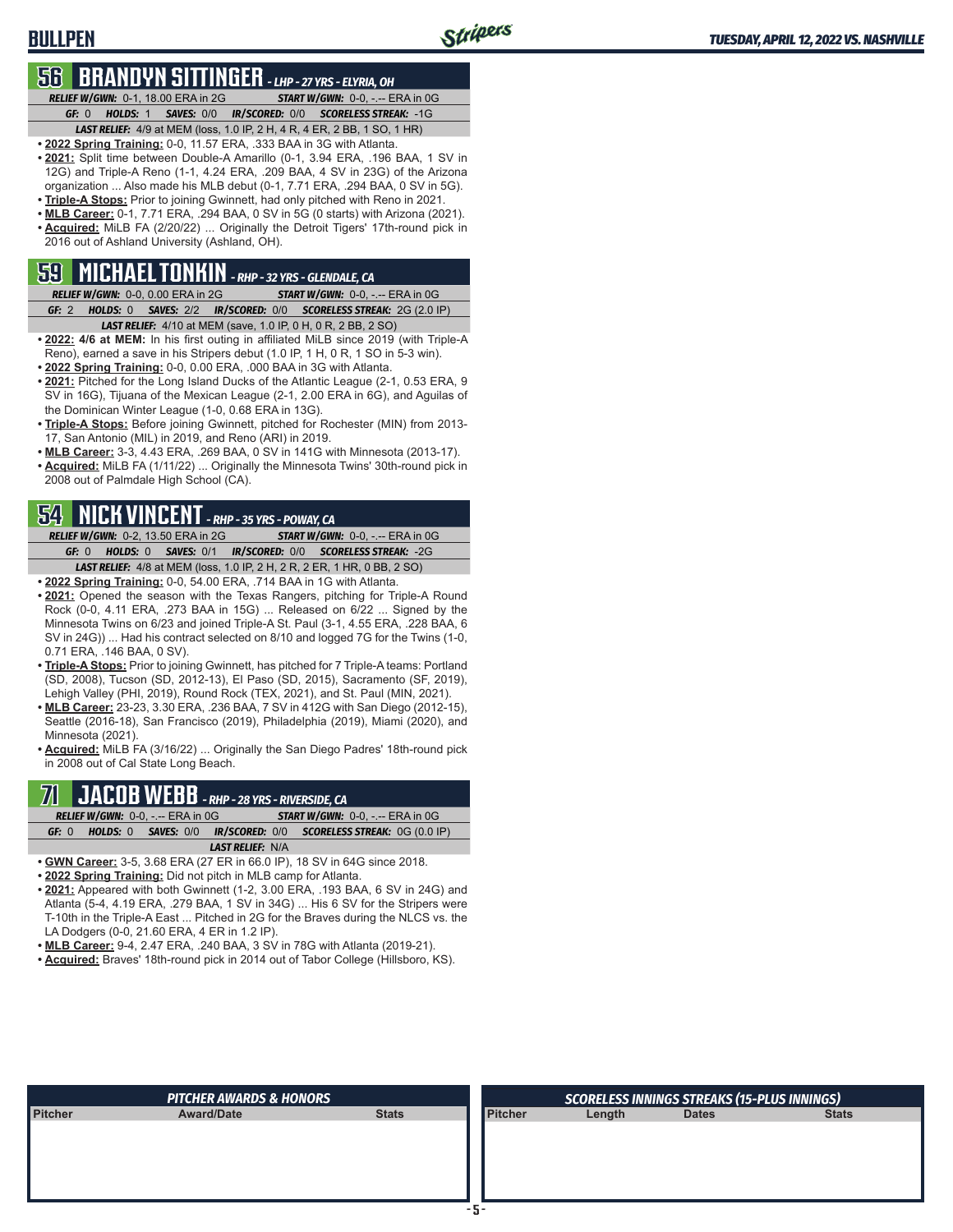# **9 RYAN CASTEEL** *- C - 30 YRS - CHATTANOOGA, TN*

*SEASON WITH GWN:*.111, 1 HR, 1 RBI, 0 SB, .644 OPS *HIT STREAK:* -1G (0-2)

**BATTERS**

*4/10 at MEM:*0-2 *ROAD TRIP:* .111 (1-9), HR, RBI

- **• GWN Career:** .218 (36-for-165), 6 2B, 0 3B, 9 HR, 29 RBI in 71G since 2021. **• 2022 Spring Training:** Did not play in Atlanta's MLB camp.
- **• 2021:** Spent the entire year with Gwinnett, batting .224 (6 2B, 8 HR, 13 R, 28 RBI, .716 OPS) in 68G ... Led the club in pinch-hit at-bats (28) and hits with the bases loaded (4-for-6, .667, 2 2B, 1 HR, 12 RBI, 2.125 OPS).
- **• Triple-A Stops:** Prior to Gwinnett, played for Albuquerque (COL) from 2015-16.
- **• MLB Career:** Has yet to make his Major League debut.
- **• Acquired:** MiLB FA (11/29/21) ... On his 3rd contract with Atlanta (also signed on 1/24/19 and 3/14/21) ... Originally the Colorado Rockies' 17th-round pick in 2010 out of Cleveland State Community College (Cleveland, TN).

### **24 WILLIAM CONTRERAS** *- C - 24 YRS - PUERTO CABELLO, VZ*

- *SEASON WITH GWN:*.---, 0 HR, 0 RBI, 0 SB, .--- OPS *HIT STREAK:* 0G (0-0) *4/10 at MEM:*DNP *ROAD TRIP:* .000 (0-0)
- **• 2022 with ATL:** Played in 1G (0-for-4) before being optioned on 4/12.
- **• 2021 w/GWN:** Made his Triple-A debut, batting .290 (8 2B, 9 HR, 26 R, 29 RBI, .873 OPS) in 44G ... Hit safely in 31 of 44G, posting 11 multi-hit efforts ... Named Triple-A East Player of the Week for 7/13-7/18 (.462, 3 HR, 12 RBI, 1.440 OPS).
- **• 2021 w/ATL:** Recalled 4 times by the Braves, hit .215 (4 2B, 1 3B, 8 HR, 19 R, 23 RBI, .702 OPS) in 52G ... Played in 1G during the Postseason (.000, 0-for-1).
- **• GWN Career:** .290, 8 2B, 0 3B, 9 HR, 29 RBI, 0 SB, .873 OPS in 44G since 2021.
- **• MLB Career:** .220, 5 2B, 1 3B, 8 HR, 24 RBI, 0 SB in 57G with Atlanta (2020-22).
- **• Acquired:** NDFA (2/1/15) out of Puerto Cabello, Venezuela ... Older brother is Chicago Cubs' C Willson Contreras.

# **15 JUSTIN DEAN** *- OF - 25 YRS - MAULDIN, SC*

*SEASON WITH GWN:*.125, 0 HR, 1 RBI, 1 SB, .388 OPS *HIT STREAK:* 1G (1-4)

- *4/10 at MEM:*1-4, R *ROAD TRIP:* .125 (2-16), RBI, SB **• 2022: 4/7 at MEM:** Notched his first career Triple-A hit and steal (1-for-3).
- **• 2022 Spring Training:** .000 (0-for-7, 2 R, 2 RBI) in 5G with Atlanta.
- **• 2021:** Spent the entire year with Double-A Mississippi, batting .237 (14 2B, 4 3B, 8 HR, 60 R, 34 RBI, 29 SB, .709 OPS) in 99G ... In the Double-A South Championship Series, hit .333 (2 2B, 6 R, 2 RBI, 2 SB) in 5G.
- **• Triple-A Stops:** Is making his Triple-A debut in 2022.
- **• MLB Career:** Has yet to make his Major League debut.
- **• Award Winner:** Was Class-A Rome's Player of the Year in 2019 (.284, 18 2B, 9 3B, 9 HR, 85 R, 46 RBI, 47 SB, .817 OPS in 109G).
- **• Acquired:** Braves' 17th-round pick in 2018 out of Lenoir-Rhyne University (NC).

# **12 TRAVIS DEMERITTE** *- OF - 27 YRS - NEW YORK, NY*

*SEASON WITH GWN:*.348, 1 HR, 4 RBI, 2 SB, 1.227 OPS *HIT STREAK:* 3G (5-11)

- *4/10 at MEM:*1-3, 2B, R, 2 BB, SB *ROAD TRIP:* .348 (8-23), HR, 4 RBI, 2 SB **• IL Leaderboard:** As of 4/12, ranks among IL Top 10 in XBH (1st, 7), doubles (1st,
- 5), total bases (T-2nd, 18), hits (T-5th, 8), OPS (8th, 1.227), runs (T-8th, 5), and SLG (9th, .783).
- **• GWN Career:** .287 (180-for-628), 48 2B, 3 3B, 42 HR, 134 RBI, 13 SB, 952 OPS in 183G since 2019 ... Has reached base safely in 156 of 183G (85.2%) with the Stripers ... Was an International League Midseason All-Star in 2019.
- **• 2022: 4/9 at MEM:** Went 3-for-4 (2 2B, HR, 3 RBI, SB), tied Alex Jackson for 4th on the Gwinnett career homer list.
- **• 2022 Spring Training:** .188 (3-for-16, 1 R) in 7G with Atlanta.
- **• 2021:** In an injury-shortened 2nd season with Gwinnett, hit .282 (15 2B, 21 HR, 51 R, 57 RBI, 7 SB, .938 OPS) in 81G ... His 21 homers led the club and ranked T-7th in the Triple-A East ... Became the 3rd player in Gwinnett history with multiple 20-homer seasons, joining Stefan Gartrell (2011-12) and Ernesto Mejia (2012-13).
- **• Alright, We're Slammin':** Has 6 career grand slams, 4 with Gwinnett (3 in 2021).
- **• MLB Career:** .217, 8 2B, 2 3B, 3 HR, 14 RBI, 3 SB in 66G with Detroit (2019-20). **• Acquired:** Claimed off waivers from Detroit (2/12/21) for his 2nd stint with Atlanta (acquired via trade with Texas on 7/27/16) ... Originally the Rangers' 1st-round pick (30th overall) in 2013 out of Winder-Barrow High School (Winder, GA).

# **26 DELINO DESHIELDS JR.** *- OF - 29 YRS - EASTON, MD*

*SEASON WITH GWN:*.250, 0 HR, 0 RBI, 0 SB, .708 OPS *HIT STREAK:* 1G (2-4) *4/10 at MEM:*2-4, 2B, R, BB *ROAD TRIP:* .250 (2-8)

- 
- **• 2022 Spring Training:** .125 (1-for-8) in 4G with Miami ... Released on 4/3. **• 2021:** Played in the Texas, Boston, and Cincinnati organizations ... Spent time with both Round Rock (TEX) and Worcester (BOS) in Triple-A (.252, 13 2B, 2 3B, 6 HR, 22 RBI, 21 SB in 84G) ... Finished the season in the Majors with the Reds (.255, 5 2B, 1 HR, 6 RBI, 2 SB in 25G).
- **• Triple-A Stops:** Prior to joining Gwinnett, played for Round Rock (TEX, 2015-16, 2018, 2021), Nashville (TEX, 2019), and Worcester (BOS, 2021).
- **• MLB Career:** .246, 81 2B, 19 3B, 19 HR, 139 RBI, 111 SB in 601G with Texas (2015-19), Cleveland (2020), and Cincinnati (2021) ... Played for Texas (2015) and Cleveland (2020) in MLB Postseason (.290, 3 2B, 2 RBI, 1 SB in 7G).
- **• Acquired:** MiLB FA (4/5/22) ... Originally the Texas Rangers' 1st-round pick (3rd overall) in 2014 out of Woodward Academy (College Park, GA).
- **• Bloodlines:** Is the son of Delino DeShields, 13-year MLB infielder (MON, LAD, STL, BAL, CHC) from 1990-2002 ... Finished 2nd in NL R.O.Y. voting in 1990.

# **1 RYAN GOINS** *- INF - 34 YRS - TEMPLE, TX*

|                             | <b>SEASON WITH GWN:</b> .048, 0 HR, 0 RBI, 0 SB, .096 OPS | <b>HIT STREAK:</b> $-1G(0-4)$   |  |
|-----------------------------|-----------------------------------------------------------|---------------------------------|--|
| $1.40 \rightarrow MEM. 0.4$ |                                                           | <b>DOAD TRID.</b> $0.40(4, 24)$ |  |

- *4/10 at MEM:*0-4 *ROAD TRIP:* .048 (1-21) **• GWN Career:** .221 (71-for-321), 9 2B, 1 3B, 6 HR, 35 RBI in 96G since 2021.
- **• 2022 Spring Training:** .188 (3-for-16, 1 2B, 1 R, 1 RBI) in 11G with Atlanta.
- **• 2021:** Spent the entire year with Gwinnett, batting .233 (9 2B, 1 3B, 6 HR, 27 R, 35 RBI, 3 SB, .635 OPS) in 91G.
- **• Triple-A Stops:** Prior to joining Gwinnett, played for Buffalo (TOR) from 2013-16, Lehigh Valley (PHI) in 2018, and Charlotte (CWS) in 2019 ... Was an International League Midseason All-Star with Charlotte in 2019.
- **• MLB Career:** .228, 71 2B, 12 3B, 22 HR, 158 RBI in 555G with Toronto (2013-17), Kansas City (2018), Chicago White Sox (2019-20) ... Played for Toronto in 2015- 16 Postseasons (.146, 1 HR, 5 RBI in 14G).
- **• Acquired:** MiLB FA (3/13/22), his 2nd deal with Atlanta (also signed on 2/25/21) Originally the Toronto Blue Jays' 4th-round pick in 2009 out of Dallas Baptist University (Dallas, TX).

# **33 YARIEL GONZALEZ** *- INF - 27 YRS - MAYAGUEZ, PUERTO RICO*

*SEASON WITH GWN:*.238, 0 HR, 2 RBI, 0 SB, .513 OPS *HIT STREAK:* 2G (4-9) *4/10 at MEM:*2-5, R, RBI *ROAD TRIP:* .238 (5-21), 2 RBI

- **• 2022 Spring Training:** .333 (2-for-6, 2 R) in 5G with Atlanta.
- **• 2021:** Split the season between Double-A Erie (.365, 3 HR, 12 RBI, 1.001 OPS in 14G) and Triple-A Toledo (.259, 14 HR, 51 RBI, .781 OPS in 78G) of the Detroit Tigers organization.
- **• Triple-A Stops:** Prior to joining Gwinnett, played for Memphis (STL) in 2019 and Toledo (DET) in 2021.
- **• MLB Career:** Has yet to make his Major League debut.
- **• Acquired:** MiLB FA (12/15/21) ... Originally signed by the St. Louis Cardinals as a NDFA (6/16/16) out of Mayaguez, Puerto Rico.

# **5 PHIL GOSSELIN** *- INF - 33 YRS - BRYN MAWR, PA*

*SEASON WITH GWN:*.350, 0 HR, 1 RBI, 0 SB, .935 OPS *HIT STREAK:* 4G (7-17) *4/10 at MEM:*DNP *ROAD TRIP:* .350 (7-20), RBI

- **• GWN Career:** .296 (262-for-884), 52 2B, 9 3B, 12 HR, 83 RBI, 7 SB in 240G from 2013-14, 2018, and 2022 ... Set Gwinnett record for single-season batting average in 2014 (.344), earning team MVP and IL Postseason All-Star honors.
- **• 2022 Spring Training:** .125 (1-for-8) in 4G with Atlanta.
- **• 2021:** Spent the entire year with the LA Angels, batting .261 (14 2B, 7 HR, 47 RBI, 4 SB) in 104G ... His 90 hits were an MLB career high.
- **• Triple-A Stops:** In addition to Gwinnett, has also played for Reno (ARI) in 2015), Round Rock (TEX) in 2017, Indianapolis (PIT) in 2017, Louisville (CIN) in 2018), and Lehigh Valley (PHI) in 2019.
- **• MLB Career:** .261, 49 2B, 2 3B, 17 HR, 101 RBI, 11 SB in 463G with Atlanta (2013-15), Arizona (2015-16), Texas (2017), Pittsburgh (2017), Cincinnati (2018), Philadelphia (2019-20), and LA Angels (2021).
- **• Acquired:** MiLB FA (3/19/22) ... Originally the Atlanta Braves' 5th-round pick in 2010 out of the University of Virginia ... Traded to Arizona in the deal that brought in RHP Touki Toussaint (6/20/15).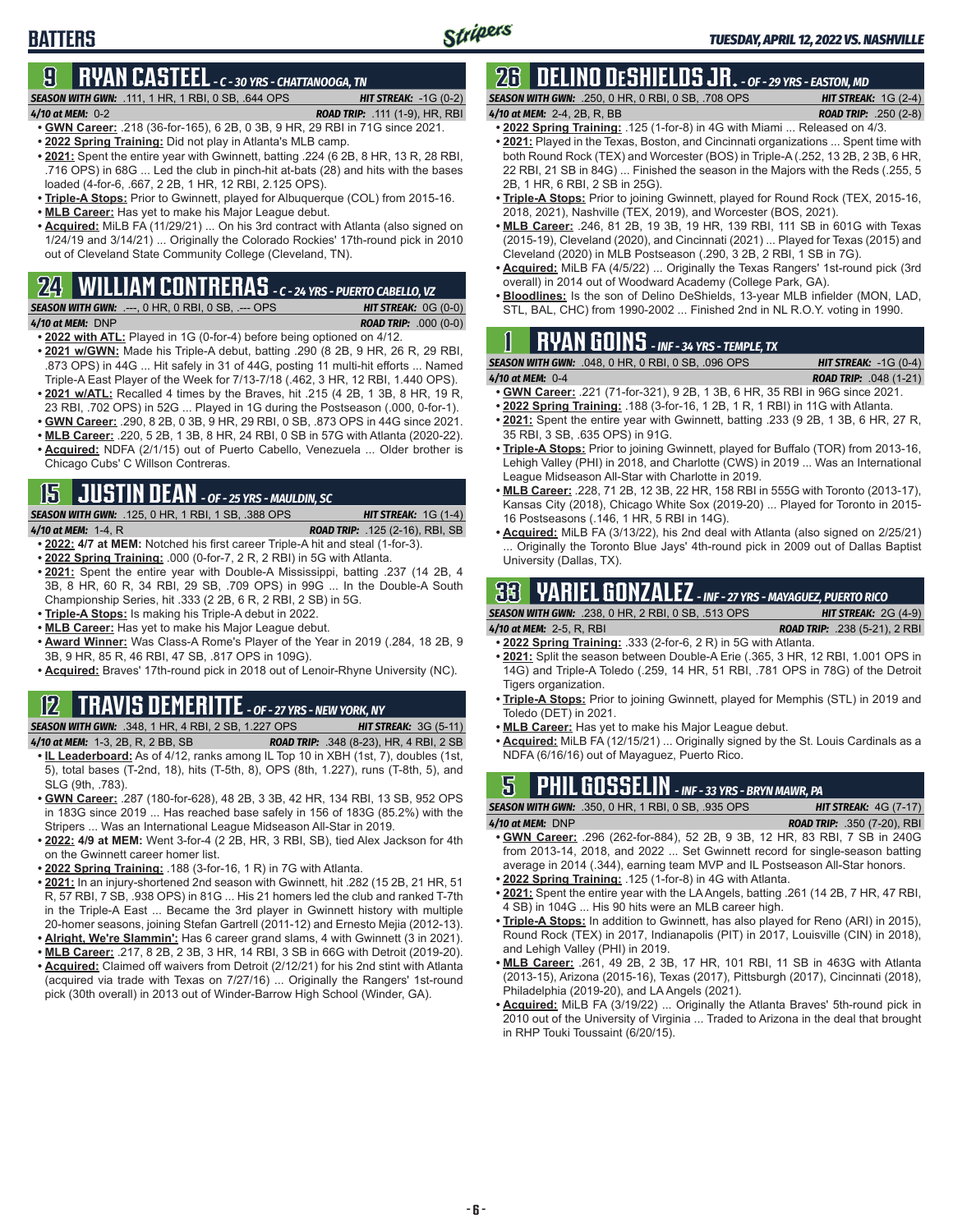# **18 GREYSON JENISTA** *- OF - 25 YRS - LAWRENCE, KS*

*SEASON WITH GWN:*.286, 2 HR, 3 RBI, 0 SB, 1.047 OPS *HIT STREAK:* 3G (4-9)

**BATTERS**

- 
- *4/10 at MEM:*1-3, HR, R, 2 RBI *ROAD TRIP:* .286 (4-14), 2 HR, 3 RBI **• 2022: 4/7 at MEM:** Tallied his first career Triple-A hit and RBI with a solo homer to deep CF (2-for-4, RBI).
- **• 2022 Spring Training:** .000 (0-for-6, 1 RBI) in 4G with Atlanta.
- **• 2021:** Spent the entire year with Double-A Mississippi, batting .216 (7 2B, 2 3B, 19 HR, 45 R, 42 RBI, 7 SB, .808 OPS) in 89G ... Ranked among Double-A South leaders in homers (6th), walks (7th, 51), slugging (10th, .465), and OPS (10th) ... In the Double-A South Championship Series, hit .167 (3 HR, 3 RBI) in 5G ... His solo homer in Game 5 on 9/26 vs. Montgomery was the difference in a 2-1 win.
- **• Triple-A Stops:** Is making his Triple-A debut in 2022.
- **• MLB Career:** Has yet to make his Major League debut.
- **• Acquired:** Braves' 2nd-round pick in 2018 out of Wichita State University (KS).

### **28 JOHN NOGOWSKI** *- INF - 29 YRS - TALLAHASSEE, FL*

*SEASON WITH GWN:*.250, 0 HR, 2 RBI, 1 SB, .768 OPS *HIT STREAK:* -2G (0-7)

*4/10 at MEM:*DNP *ROAD TRIP:* .250 (4-16), 2 RBI, SB **• 2022 Spring Training:** .294 (5-for-17, 1 2B, 3 R, 4 RBI) in 9G with Atlanta.

- **• 2021:** Played for 3 different Triple-A Teams (Memphis, Indianapolis, Sacramento) and 2 different MLB teams (St. Louis, Pittsburgh) ... Combined to bat .211 (7 2B, 6 HR, 29 RBI, 6 SB) in 64G in MiLB ... In 52G in MLB, hit .233 (7 2B, 1 HR, 14 RBI).
- **• Triple-A Stops:** Prior to joining Gwinnett, has played for Memphis (STL) in 2019 and 2021, Indianapolis (PIT) in 2021, and Sacramento (SF) in 2021.
- **• MLB Career:** .233, 7 2B, 0 3B, 1 HR, 14 RBI, 0 SB in 52G with St. Louis (2020-21) and Pittsburgh (2021).
- **• Acquired:** Claimed from San Francisco in the 2021 Rule 5 Draft ... Originally the Oakland Athletics' 34th-round pick in 2014 out of Florida State University.

# **7 ARDEN PABST** *- C - 27 YRS - LOS ANGELES, CA*

*SEASON WITH GWN:*.000, 0 HR, 0 RBI, 0 SB, .000 OPS *HIT STREAK:* -1G (0-3) *4/10 at MEM:*DNP *ROAD TRIP:* .000 (0-3)

- **• 2022 Spring Training:** .000 (0-for-1) in 1G with Atlanta.
- **• 2021:** Spent the entire season with Double-A Altoona (PIT), batting .194 (7 2B, 7 HR, 28 RBI) in 62G ... Also pitched once (0.00 ERA, 0 ER in 0.1 IP).
- **• Triple-A Stops:** Prior to joining Gwinnett, played 1G for Indianapolis (PIT) in 2018 ... Debuted on 6/24/18 vs. Durham (2-for-3, R).
- **• MLB Career:** Has yet to make his Major League debut.
- **• Acquired:** MiLB FA (3/8/22) ... Originally the Pittsburgh Pirates' 12th-round pick in 2016 out of Georgia Tech (Atlanta, GA).

# **8 BRADEN SHEWMAKE** *- INF - 24 YRS - WYLIE, TX*

*SEASON WITH GWN:*.417, 1 HR, 1 RBI, 1 SB, 1.084 OPS *HIT STREAK:* -1G (0-4)

*4/10 at MEM:*DNP *ROAD TRIP:* .417 (5-12), HR, RBI, SB

- **• Prospecting:** Entering 2022, ranked the Braves' No. 6 prospect by MLB.com. **• 2022: 4/5 at MEM:** Went 2-for-4 with a stolen base in his Triple-A debut ... **4/6 at**
- **MEM:** Blasted his first career Triple-A homer (solo) in 3-for-5 effort. **• 2022 Spring Training:** .000 (0-for-9, 1 R, 1 RBI) in 5G with Atlanta.
- **• 2021:** Spent the entire year with Double-A Mississippi, batting .228 (14 2B, 3 3B, 12 HR, 40 R, 40 RBI, 4 SB, .672 OPS) in 83G ... In the Double-A South Championship Series, hit .100 (2 R, 1 RBI) in 5G ... Named by MiLB.com as a Braves Organization All-Star.
- **• Triple-A Stops:** Is making his Triple-A debut in 2022.
- **• MLB Career:** Has yet to make his Major League debut.
- **• Acquired:** Braves' 1st-round pick (21st overall) in 2019 out of Texas A&M.

### **17 PRESTON TUCKER** *- OF - 31 YRS - TAMPA, FL*

*SEASON WITH GWN:*.400, 0 HR, 1 RBI, 0 SB, 1.100 OPS *HIT STREAK:* -1G (0-2)

*4/10 at MEM:*0-2, BB *ROAD TRIP:* .400 (2-5), RBI

- **• GWN Career:** .262 (17-for-65), 5 2B, 1 3B, 0 HR, 7 RBI in 18G since 2018. **• 2022: 4/9 at MEM:** In his first affiliated game since 5/7/19 with Triple-A Charlotte,
- went 2-for-3 (2B, R, RBI). **• 2021:** Played for Kia of the KBO (.237, 24 2B, 1 3B, 9 HR, 59 RBI in 127G), his 3rd-straight season with the club (hit .284 with 50 HR in 364G from 2019-21).
- **• Triple-A Stops:** Has played for 5 teams in all, including Oklahoma City (HOU, 2014), Fresno (HOU, 2015-17), Gwinnett (ATL, 2018), Louisville (CIN, 2018), and Charlotte (CWS, 2019).
- **• MLB Career:** .222, 38 2B, 1 3B, 23 HR, 68 RBI in 243G with Houston (2015-16), Cincinnati (2018), and Atlanta (.240, 4 HR, 22 RBI in 80G in 2018) ... Played in the 2015 MLB Postseason with Houston (0-for-2 in 3G).
- **• Acquired:** MiLB FA (3/31/22) ... Is 2nd stint with Atlanta (2018) ... Originally the Houston Astros' 7th-round pick in 2012 out of the University of Florida.

# **4 PAT VALAIKA** *- INF - 29 YRS - VALENCIA, CA*

*SEASON WITH GWN:*.391, 2 HR, 9 RBI, 0 SB, 1.220 OPS *HIT STREAK:* 2G (4-7)

- *4/10 at MEM:*3-5, 2B, R, 3 RBI *ROAD TRIP:* .391 (9-23), 2 HR, 9 RBI **• IL Leaderboard:** As of 4/12, ranks among IL Top 10 in RBI (2nd, 9), hits (T-2nd, 9), total bases (4th, 17), batting (7th, .391), XBH (T-7th, 4), OPS (9th, 1.220).
- **• 2022: 4/6 at MEM:** Crushed go-ahead 2-run HR (1) in 5-3 win (2-for-5, 2 RBI) ...
- **4/7 at MEM:** Fell triple shy of the cycle (3-for-4, 2-run HR, 3 RBI) in 5-2 win.
- **• 2022 Spring Training:** .300 (3-for-10, 1 2B, 1 HR, 2 R, 3 RBI) in 7G with Atlanta.
- **• 2021:** Split the year between Baltimore (.201, 8 2B, 5 HR, 25 RBI, 1 SB in 91G) and Triple-A Norfolk (.225, 1 2B, 2 HR, 7 RBI in 22G).
- **• Triple-A Stops:** Prior to joining Gwinnett, has played for Albuquerque (COL) from 2016-19 and Norfolk (BAL) in 2021 ... Pacific Coast League All-Star in 2019.
- **• MLB Career:** .221, 34 2B, 1 3B, 30 HR, 92 RBI, 1 SB in 374G with Colorado (2016-19) and Baltimore (2020-21) ... Played in the MLB Postseason with the Rockies in 2017 and 2018 (.500, 1-for-2, 1 2B in 2G).
- **• Acquired:** MiLB FA (3/18/22) ... Originally the Colorado Rockies' 9th-round pick in 2013 out of UCLA.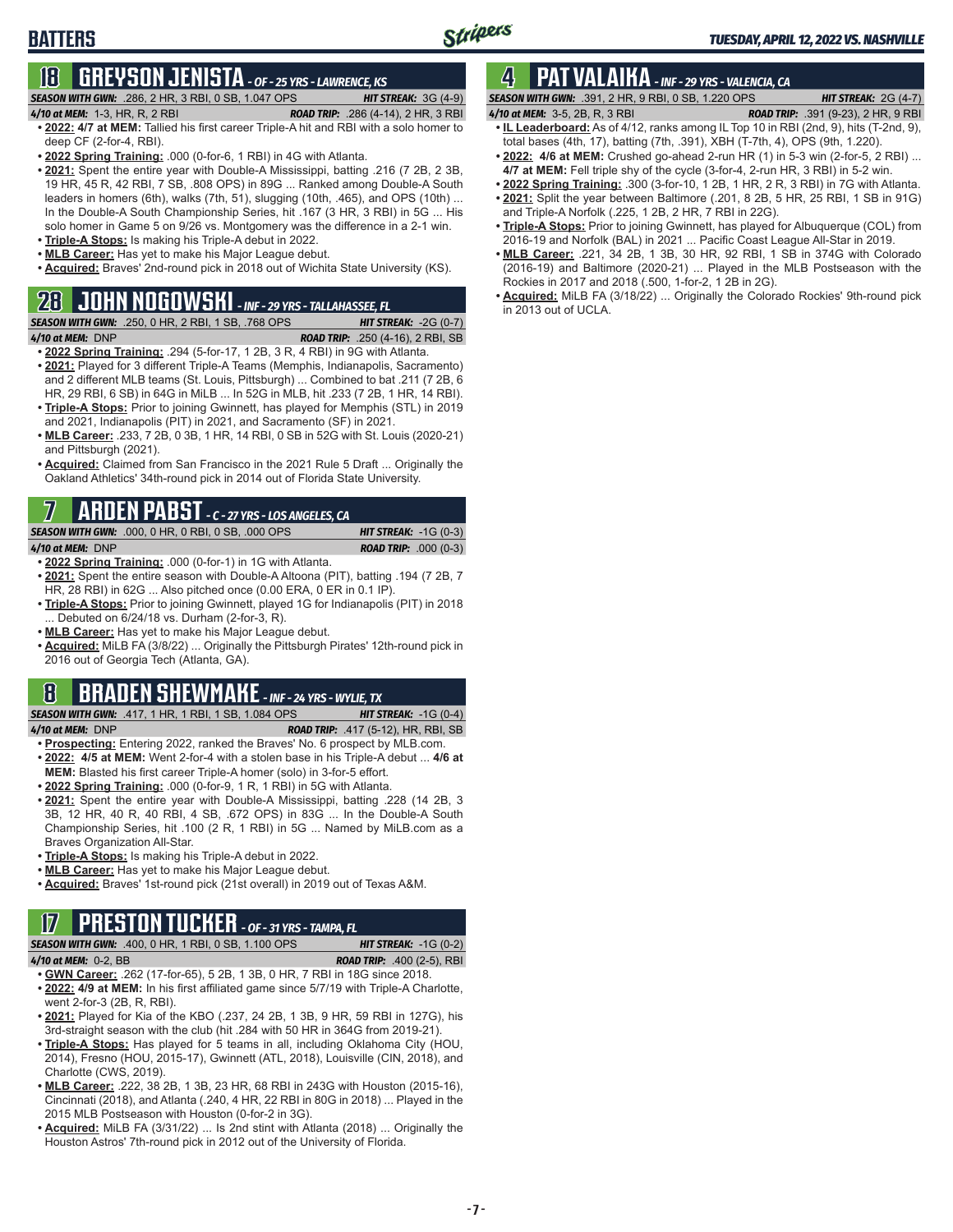#### Stripers **HITTING BREAKDOWN** *TUESDAY, APRIL 12, 2022 VS. NASHVILLE* **TOTAL:** .268, 8 HR, .814 OPS *RISP:* .286, 3 HR, .877 OPS<br>**Vs. LHP:** .328, 3 HR, 1.014 OPS *RISP/20:* .370, 1 HR, .933 OPS *RUNS/INNING: 1 2 3 4 5 6 7 8 9 X TOT Vs. LHP:* .328, 3 HR, 1.014 OPS **RISP/20: Stripers:** 4 5 9 2 2 0 2 3 0 0 27 *Vs. RHP:* .241, 5 HR, .724 OPS *LOADED:* .000, 0 HR, .125 OPS **Opponents:** 1 1 3 1 3 5 7 1 0 0 22

|                  | <b>MULTI-GAMES</b><br><b>HOME RUNS</b> |    |                          |                          |      |                          |   |                        |                                             |                |                          |           |
|------------------|----------------------------------------|----|--------------------------|--------------------------|------|--------------------------|---|------------------------|---------------------------------------------|----------------|--------------------------|-----------|
| Player           | 1R                                     | 2R | 3R                       | <b>GS</b>                | Tot. |                          |   | Off LH Off RH Team W-L | Last HR with Gwinnett (Regular Season)      | <b>Hit</b>     | <b>RBI</b>               | <b>HR</b> |
| Casteel          |                                        |    |                          |                          |      |                          |   | $0 - 1$                | 4/9/22 at MEM, 1R (LH Packy Naughton)       |                | $\overline{\phantom{a}}$ |           |
| Contreras        |                                        |    |                          |                          | -    |                          |   | $0 - 0$                | 9/7/21 at COL, 1R (LH Kirk McCarty)         |                |                          |           |
| Dean             |                                        |    |                          |                          |      |                          |   | $0 - 0$                |                                             |                | -                        |           |
| Demeritte        |                                        |    |                          | $\overline{\phantom{a}}$ |      | $\overline{\phantom{a}}$ |   | $0 - 1$                | 4/9/22 at MEM, 3R (RH Junior Fernandez)     | 2              | 2                        |           |
| <b>DeShields</b> |                                        |    | -                        |                          | -    |                          |   | $0 - 0$                |                                             |                | $\overline{\phantom{a}}$ |           |
| Goins            |                                        |    | -                        |                          | -    |                          |   | $0 - 0$                | 9/14/21 vs. NAS, 1R (RH Josh Lindblom)      | ۰              | ٠                        |           |
| Gonzalez         |                                        |    |                          |                          | -    |                          |   | $0 - 0$                |                                             | $\mathcal{P}$  | $\overline{\phantom{a}}$ |           |
| Gosselin         |                                        |    |                          |                          |      |                          |   | $0 - 0$                | 8/25/18 at CLT, 2R (RH Asher Wojciechowski) | $\mathcal{P}$  | $\overline{\phantom{a}}$ |           |
| Jenista          |                                        |    | ۰.                       |                          | 2    |                          | 2 | $2 - 0$                | 4/10/22 at MEM, 2R (RH T.J. Zeuch)          |                | $\overline{\phantom{a}}$ |           |
| Nogowski         |                                        |    | $\overline{\phantom{0}}$ |                          | -    |                          |   | $0 - 0$                | ---                                         | $\overline{2}$ | $\overline{\phantom{a}}$ |           |
| Pabst            |                                        |    |                          |                          |      |                          |   | $0 - 0$                | ---                                         |                | $\overline{\phantom{0}}$ |           |
| Shewmake         |                                        |    | ۰.                       |                          |      |                          |   | $1 - 0$                | 4/6/22 at MEM, 1R (LH Matthew Liberatore)   | $\mathcal{P}$  | $\overline{\phantom{a}}$ |           |
| Tromp            |                                        |    | ۰.                       |                          |      | ÷                        |   | $0 - 1$                | 4/5/22 at MEM, 1R (RH T.J. Zeuch)           |                | $\overline{\phantom{a}}$ |           |
| <b>Tucker</b>    |                                        |    |                          |                          | -    |                          |   | $0 - 0$                |                                             |                | -                        | -         |
| Valaika          |                                        | っ  |                          |                          | 2    |                          |   | $2 - 0$                | 4/7/22 at MEM, 2R (RH Johan Oviedo)         | 3              | 3                        |           |
| Total:           | 4                                      | 3  |                          | 0                        | 8    |                          |   |                        |                                             |                |                          |           |

|                                                                                                                                                              | <b>HOME RUN VARIANTS</b>               |        |    |    |                |                                                |                |                    |            |                    |                                                                        |                                        | <b>PINCH HITTERS</b> |              |   |              |    |             |            |           |           |
|--------------------------------------------------------------------------------------------------------------------------------------------------------------|----------------------------------------|--------|----|----|----------------|------------------------------------------------|----------------|--------------------|------------|--------------------|------------------------------------------------------------------------|----------------------------------------|----------------------|--------------|---|--------------|----|-------------|------------|-----------|-----------|
|                                                                                                                                                              | Back-to-Back Homers (0x):              |        |    |    |                |                                                |                |                    |            |                    |                                                                        | AVG.                                   | <b>AB</b>            | R            | н | 2B           | 3B | <b>HR</b>   | <b>RBI</b> | <b>BB</b> | <b>SO</b> |
| $---$                                                                                                                                                        |                                        |        |    |    |                |                                                |                |                    |            | Jenista            | .000                                                                   |                                        | 0                    | 0            | 0 | 0            | 0  | $\mathbf 0$ | 0          |           |           |
| Back-to-Back-to-Back Homers (0x):<br>$\overline{a}$<br>Pinch-Hit Homers (0x):<br>$---$<br>Leadoff (Game) Homers (0x):<br>---<br>Walk-Off Homers (0x):<br>--- |                                        |        |    |    |                |                                                |                | Totals:            | .000       | 1                  | $\mathbf{0}$                                                           | 0                                      | $\mathbf{0}$         | $\mathbf{0}$ | 0 | $\mathbf{0}$ | 0  | 1           |            |           |           |
|                                                                                                                                                              |                                        |        |    |    |                |                                                |                |                    |            |                    |                                                                        |                                        |                      |              |   |              |    |             |            |           |           |
|                                                                                                                                                              | <b>AVG</b>                             |        | 2B | 3B |                | <b>STRIPERS BATTING BY MONTH</b><br><b>RBI</b> |                |                    | <b>SLG</b> |                    | <b>HITTER AWARDS &amp; HONORS</b><br><b>Stats</b><br><b>Award/Date</b> |                                        |                      |              |   |              |    |             |            |           |           |
| April:<br>May:<br>June:<br>July<br>August:<br>September:                                                                                                     | .268                                   | G<br>6 | 13 | 2  | <b>HR</b><br>8 | 26                                             | <b>SB</b><br>5 | <b>OBP</b><br>.346 | .468       | <b>OPS</b><br>.814 | Player                                                                 |                                        |                      |              |   |              |    |             |            |           |           |
|                                                                                                                                                              | <b>HITTING STREAKS (10-PLUS GAMES)</b> |        |    |    |                |                                                |                |                    |            |                    |                                                                        | <b>ON-BASE STREAKS (15-PLUS GAMES)</b> |                      |              |   |              |    |             |            |           |           |

**Player Length/Dates Stats**

**Player Length/Dates Stats**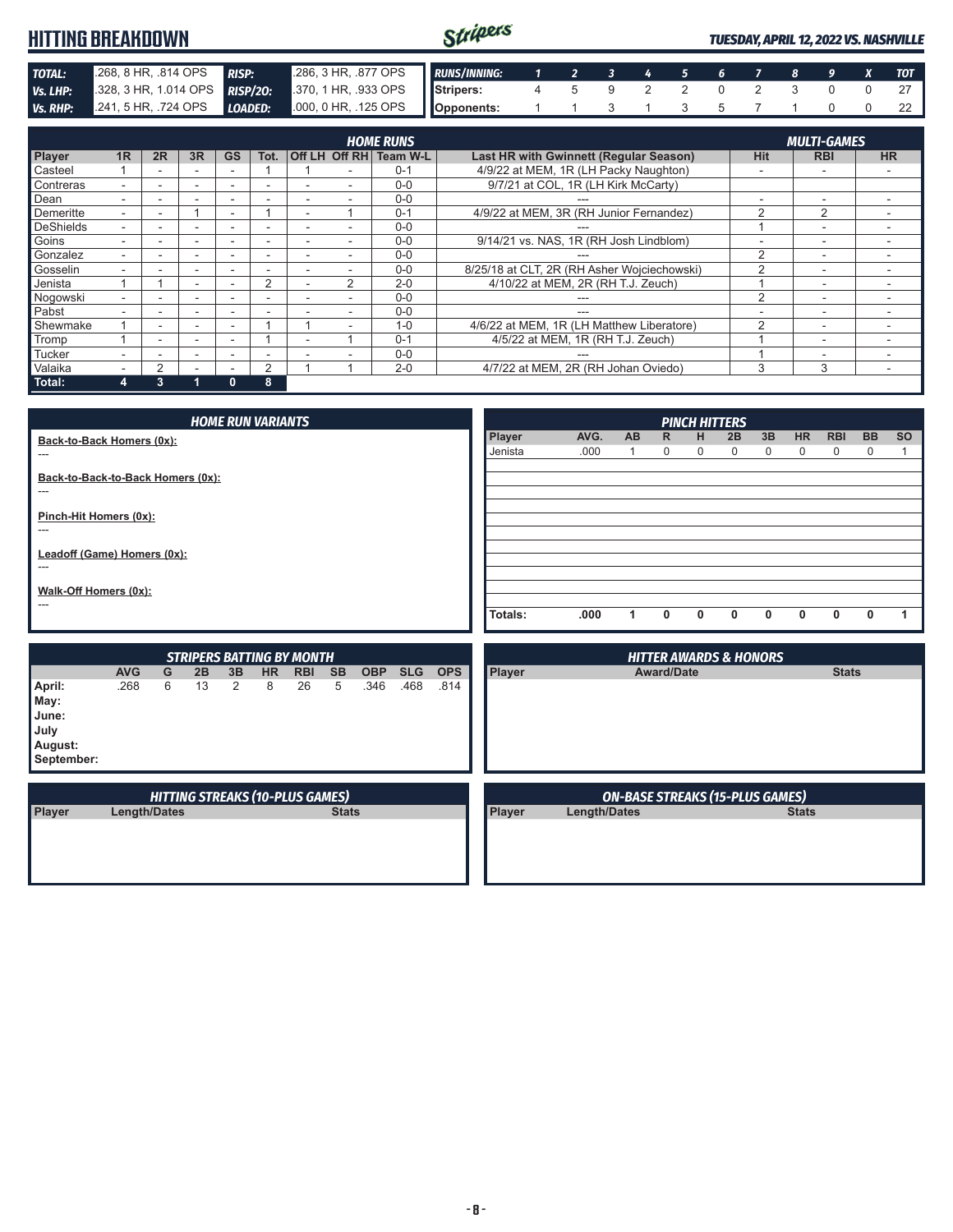# **SEASON SUMMARY**



# **TEAM HIGHS & LOWS**

| <b>OFFENSE:</b>                     |  |
|-------------------------------------|--|
|                                     |  |
| <b>PITCHING:</b><br><b>DEFENSE:</b> |  |
|                                     |  |

# Most Caught Stealing, Game ....................................................1 (4/10 at Memphis) **TEAM MISCELLANEOUS**

Most Stolen Bases Allowed, Game ............................. 2 (3x, last: 4/10 at Memphis)

| Largest Margin of Victory3 Runs (2x, last: 4/10 at Memphis, 6-3) |  |
|------------------------------------------------------------------|--|
|                                                                  |  |
|                                                                  |  |
|                                                                  |  |
|                                                                  |  |
|                                                                  |  |
|                                                                  |  |
|                                                                  |  |
|                                                                  |  |
|                                                                  |  |
|                                                                  |  |
|                                                                  |  |
|                                                                  |  |

### **INDIVIDUAL HIGHS & LOWS**

| <b>HITTING (GAME):</b> |  |
|------------------------|--|
|                        |  |
|                        |  |
|                        |  |
|                        |  |
|                        |  |
|                        |  |
|                        |  |
|                        |  |
|                        |  |
|                        |  |
|                        |  |
|                        |  |
|                        |  |

#### **PITCHING (GAME):**

| None |
|------|
|      |

#### **DEFENSE (GAME):**

### **STREAKS**

#### **OFFENSIVE (LONGEST IN 2022 ONLY):**

| <u> U. . Enuite (Europeul III euse Unei II</u> |  |
|------------------------------------------------|--|
|                                                |  |
|                                                |  |
|                                                |  |
|                                                |  |
|                                                |  |
|                                                |  |

#### **PITCHING (LONGEST IN 2022 ONLY):**

19 Runs ....................................................................................... 5/7/21 at Charlotte 10 Runs in an Inning.................................................4/17/11 at Durham (6th Inning) 23 Hits .........................................................................................8/19/12 at Durham Get No-Hit................................................7/5/19-G1 vs. Durham (3 Pitchers, 7.0 IP) 8 Doubles ....................................................................................... 4/8/14 at Norfolk 3 Triples..................................................................................8/20/16 vs. Rochester

# **LAST TIME IT HAPPENED (GWINNETT REGULAR-SEASON HISTORY)**

#### **INDIVIDUAL OFFENSE:**

|                                                        | Homers, Both Sides of Plate  Drew Waters (5/18/21 at Nashville)            |
|--------------------------------------------------------|----------------------------------------------------------------------------|
|                                                        |                                                                            |
|                                                        |                                                                            |
|                                                        | Back-to-Back-to-Back Homers  Arcia/Camargo/Demeritte (5/8/21 at Charlotte) |
|                                                        |                                                                            |
|                                                        |                                                                            |
|                                                        |                                                                            |
|                                                        |                                                                            |
|                                                        |                                                                            |
|                                                        |                                                                            |
|                                                        |                                                                            |
|                                                        |                                                                            |
|                                                        |                                                                            |
|                                                        |                                                                            |
|                                                        |                                                                            |
| <b>INDIVIDUAL PITCHING:</b><br>0.0 Inning Dorfoot Camp | Nover                                                                      |

| 9.0-Inning No-Hitter (Solo)Todd Redmond (5/28/10 at Louisville)                |
|--------------------------------------------------------------------------------|
| 9.0-Inning No-Hitter (Comb.) Wooten/Marksberry/Ramirez (6/30/16 at Louisville) |
|                                                                                |
|                                                                                |
|                                                                                |
| 21 Consecutive Saves Converted Jairo Asencio (9/6/09-8/8/11)                   |
| 25.0-Inning Scoreless Streak Stephen Marek, 25.1 IP (6/6/10-8/2/10)            |

**TEAM OFFENSE:**

| <b>TEAM PITCHING:</b> |  |
|-----------------------|--|
|                       |  |
|                       |  |
|                       |  |
|                       |  |
|                       |  |
|                       |  |
|                       |  |
|                       |  |

#### **TEAM DEFENSE:**

| Turn a Triple Play 6/5/21 vs. Jacksonville (Camargo-Kipnis-Snider) |
|--------------------------------------------------------------------|
|                                                                    |

# **TEAM MISCELLANEOUS:**<br>18-Run Margin of Victory....